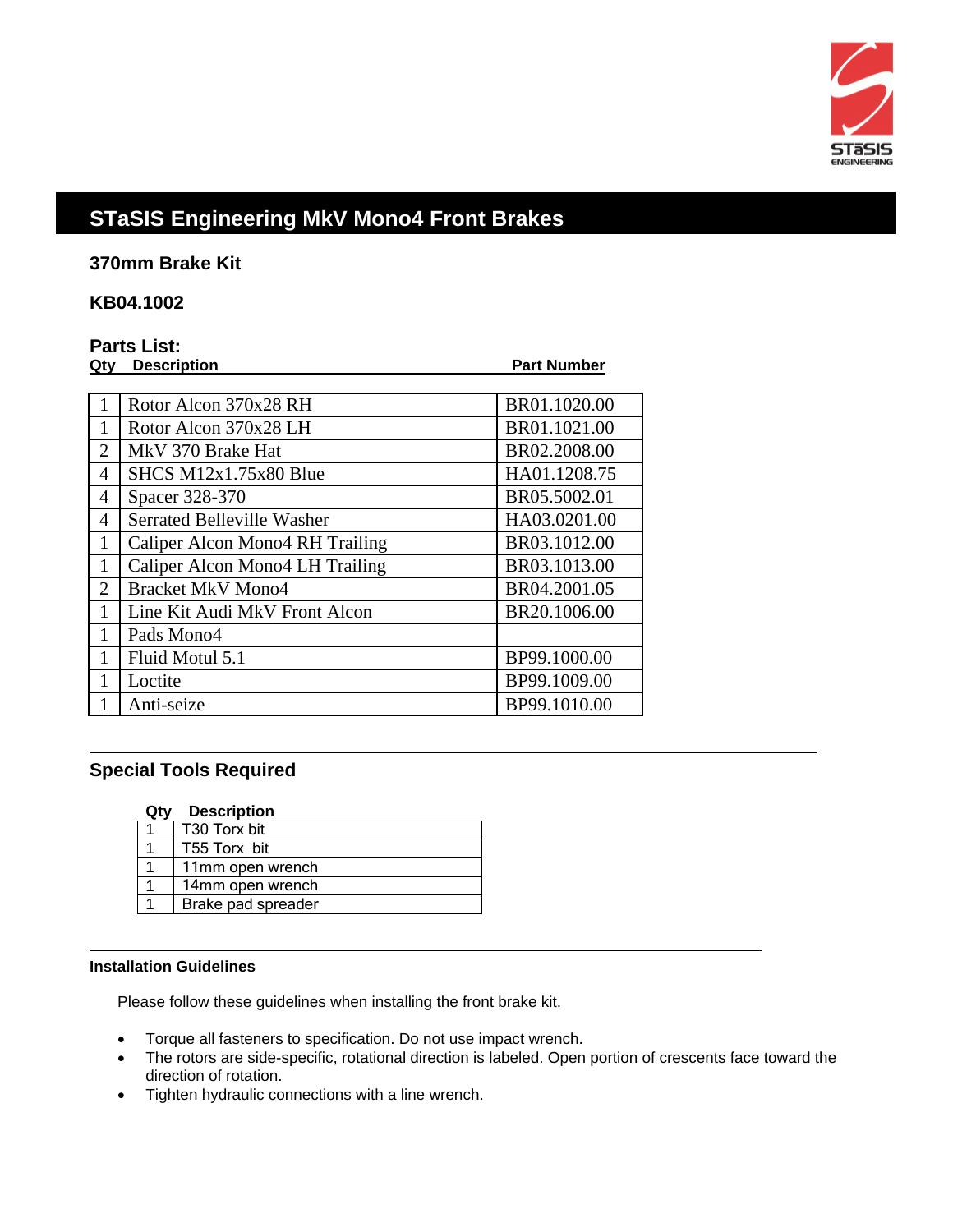- Bleed brakes properly to assure proper brake operation; the use of a power bleeder is recommended.
- Ensure all ABS sensor and Pad wear sensor plugs are reconnected.
- Proper pad bedding is essential to proper brake operation.
- Drive the car at low speeds for a few miles to check brake operation before beginning brake bedding procedure.
- During bedding do not thermally shock the rotors with aggressive braking before the rotors have come up to temperature. Cracks on new rotors can form due to thermal shock. Gradually increase brake pressures as instructed in the bedding procedure.
- After bedding brakes re-torque wheel nuts to proper torque specifications.
- If vibration occurs during normal usage, check for abnormal pad wear deposits on the rotor. Double check all fasteners and repeat the bedding process 2-3 cycles until the pad deposits on the rotor becomes uniform.

#### **Instructions**

| $\overline{1}$ | Sort the parts in the brake kit for the right and left<br>side. Brake bleeders face upward. Caliper<br>mounting brackets are universal. Install brake<br>pads in calipers, and the lines onto the caliper.                                                                                                                   |
|----------------|------------------------------------------------------------------------------------------------------------------------------------------------------------------------------------------------------------------------------------------------------------------------------------------------------------------------------|
| 2              | Raise vehicle and remove the front wheels.                                                                                                                                                                                                                                                                                   |
| 3              | Using brake cleaner, clean the brake line<br>connection at the body flange. Remove all dirt<br>and debris from this area and from the line<br>connection threads so that no dirt will get into the<br>new brake line when it is installed.                                                                                   |
| 4              | Disconnect the brake pad wear sensor wire from<br>the driver's side front brake inner pad.<br>Remove caliper mounting bolts (the bolts holding<br>the caliper mounting bracket to the upright). Save<br>these bolts as they will be reused.<br>Remove caliper and support it so that the brake<br>line is not under tension. |
| 5              | Remove the brake rotor. Clean the hub, removing<br>all rust from the rotor mounting surface, the rotor<br>pilot and wheel pilot. Apply some anti-seize to the<br>pilot surface to prevent rotors and wheels from<br>sticking in the future. Do not get any anti-seize on<br>the rotor mounting surface of the hub.           |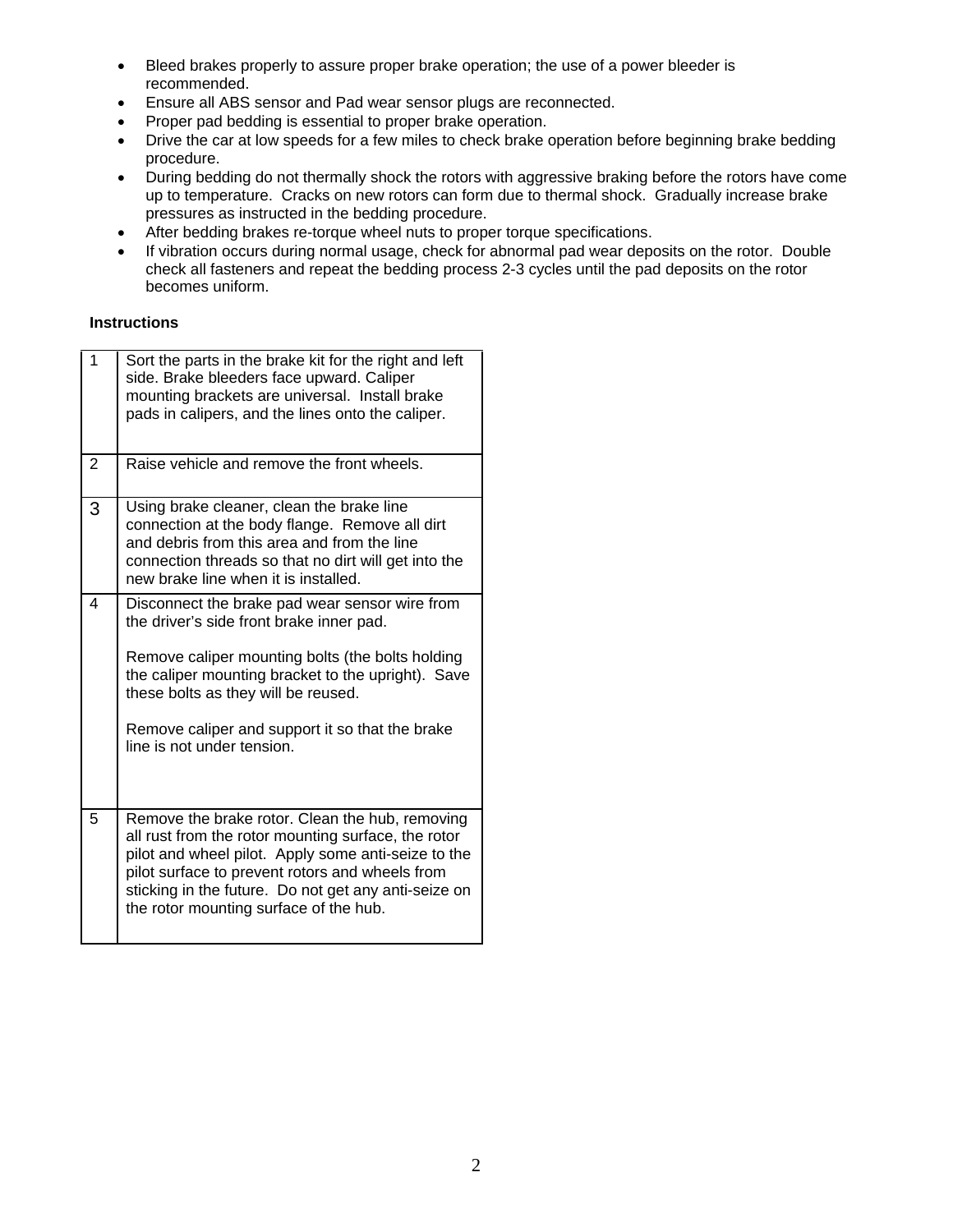| 6              | Install caliper mounting brackets using the stock<br>mounting bolts. Put Loctite on the mounting bolts<br>and torque to 92 ft-lb.<br>The bracket will mount to the outside face of the<br>upright with the angle flange going over the<br>mounting ears in the upright. The OEM bolts will<br>fit through the upright from the backside and<br>thread into the bracket. |  |
|----------------|-------------------------------------------------------------------------------------------------------------------------------------------------------------------------------------------------------------------------------------------------------------------------------------------------------------------------------------------------------------------------|--|
| $\overline{7}$ | Install the new rotors making sure they are free of<br>dirt and grease. Tighten the rotor retaining bolt to<br>48 in-lbs.                                                                                                                                                                                                                                               |  |
| 8              | Install brake line with the banjo bolt and crush<br>washers into the caliper. To determine brake line<br>orientation, tighten finger tight until the caliper is<br>mounted.                                                                                                                                                                                             |  |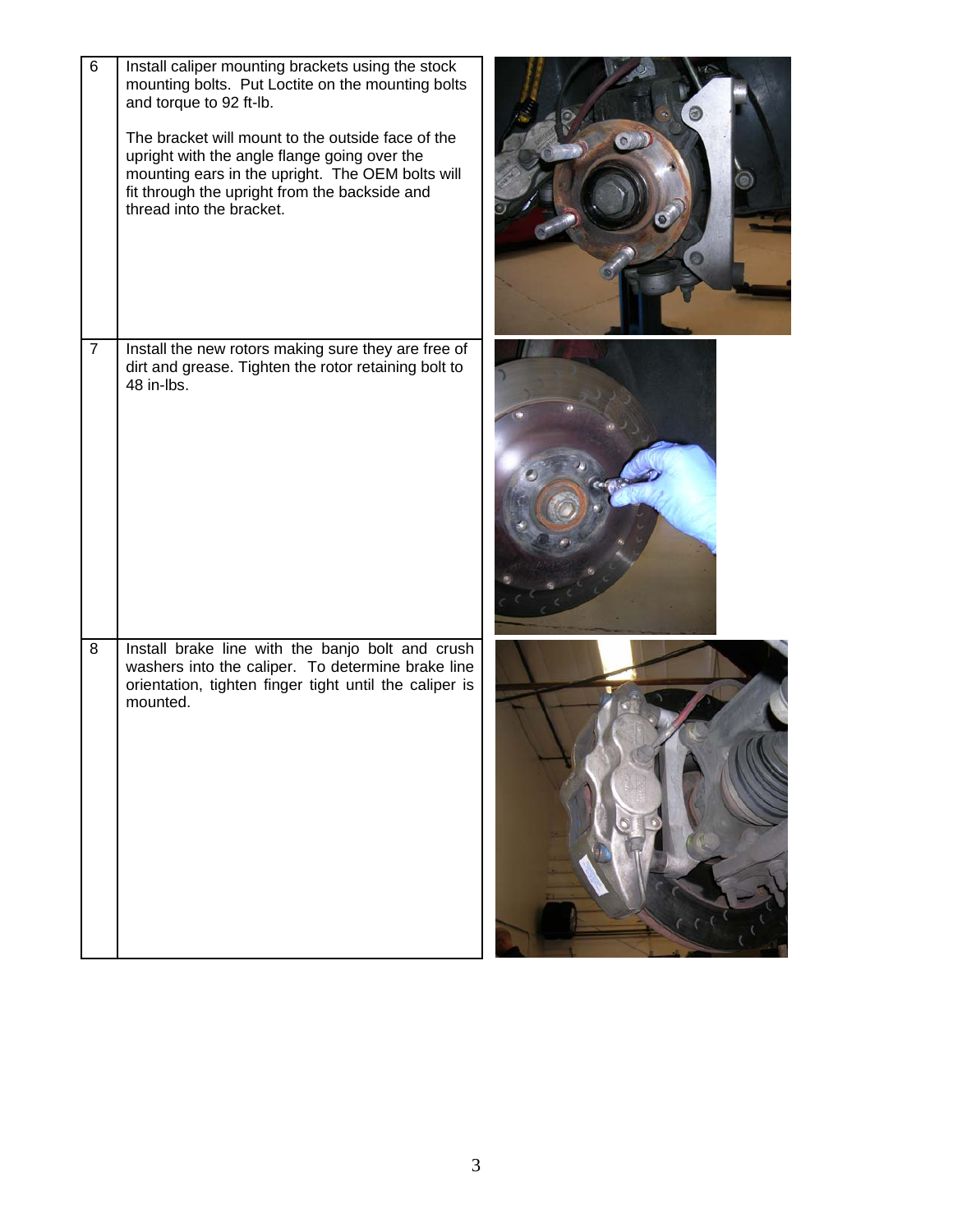| 9  | Place the caliper with the brake pads installed<br>onto the caliper mounting bracket and install the<br>caliper mounting bolts M12 x 1.75.                                                                                                                                                                                                                 |  |
|----|------------------------------------------------------------------------------------------------------------------------------------------------------------------------------------------------------------------------------------------------------------------------------------------------------------------------------------------------------------|--|
|    | Make sure to put anti-seize on the threads.<br>Torque to 70 ft-lb. If the caliper will not go over the<br>rotor because the pads are too close together,<br>push the pads back using a pad spreader.                                                                                                                                                       |  |
|    | MPORTANT: Check the caliper mounting bolts for<br>wear each time the brake pads are replace, and<br>make sure to put anti-seize on the threads when<br>re-installing the calipers.                                                                                                                                                                         |  |
| 10 | Replace the front brake lines.                                                                                                                                                                                                                                                                                                                             |  |
|    | Use an 11-mm line wrench on the hard line nut<br>and a 14-mm wrench on the flats on the flex line<br>hose-end.<br>Remove the stock flexible line from the hard line<br>and completely remove the stock caliper and line<br>from the vehicle.                                                                                                               |  |
|    | Install the new flexible line, using the stock spring<br>clip under the hard line nut and clean with brake<br>clean once tightened.<br>Install the brake line grommet into the factory<br>bracket on the back of the upright.                                                                                                                              |  |
|    | Re-connect the brake pad wear sensor.                                                                                                                                                                                                                                                                                                                      |  |
| 11 | Orient brake line on caliper so that there is no<br>binding or stretching of the line when the upright<br>assembly is turned from full lock left to right<br>(checked at ride height position). Tighten banjo<br>bolt.                                                                                                                                     |  |
| 12 | Make sure that the brake rotor spins freely and<br>that the rotor is flush on the hub.                                                                                                                                                                                                                                                                     |  |
| 13 | Bleed the brakes using fresh high-quality brake<br>fluid. A power bleeder is highly recommended.<br>Two bleeders are on each front caliper.                                                                                                                                                                                                                |  |
|    | Bleed the outers first until no air exits, then the<br>inners until no air exits<br>Wait 10-15 minutes.<br>Power bleed again while turning the ignition<br>on/engine off and stroke the brake pedal five<br>times when each bleeder is open. This process<br>will assure a proper bleed with the ABS equipped<br>system.<br>Tighten all bleeders securely. |  |
|    |                                                                                                                                                                                                                                                                                                                                                            |  |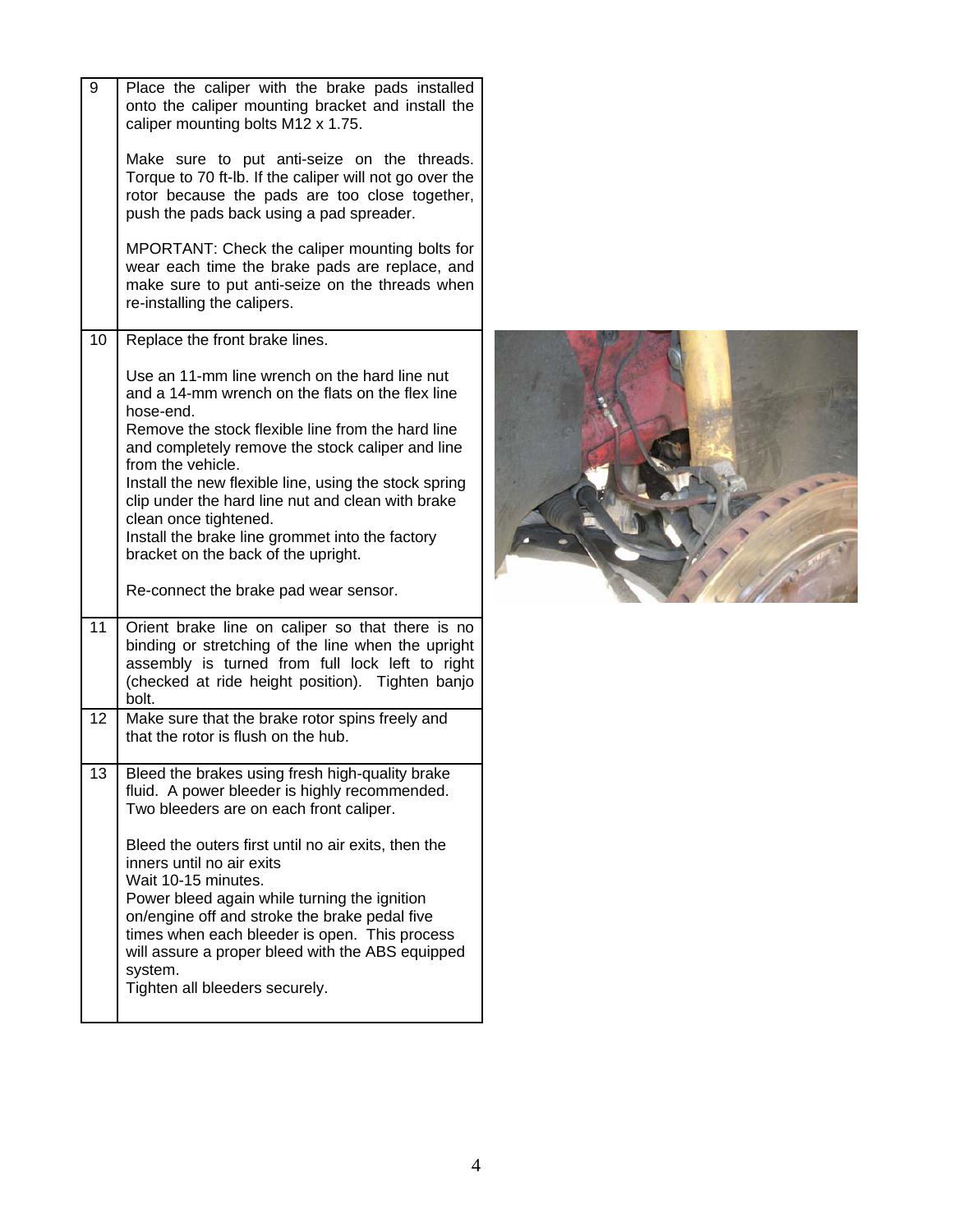| 14 | Clean all brake line connections with brake<br>cleaner and compressed air so that they are clean<br>and dry. Start engine and pressurize brake system<br>several times and check for leaks at all the brake<br>line connections. Correct any leaks before driving<br>the car. |
|----|-------------------------------------------------------------------------------------------------------------------------------------------------------------------------------------------------------------------------------------------------------------------------------|
| 15 | Check the clearance between the wheels and the<br>new brake calipers. Make sure that there is at<br>least 1/8"(0.125") between the wheel and the<br>caliper.                                                                                                                  |
| 16 | Install wheel and tighten lug bolts.<br>Note – Do not fully tighten bolts until vehicle is<br>unsupported and sitting at ride height.                                                                                                                                         |
| 17 | Test drive the car using the brakes gently.                                                                                                                                                                                                                                   |
| 18 | WARNING: Do not aggressively test the brakes<br>until they are properly bedded.                                                                                                                                                                                               |
| 19 | Bed the pads and rotors. See the Bedding<br>Procedure attached to these installation<br>instructions. After brakes are fully bedded<br>recheck wheel lug bolt torque.                                                                                                         |